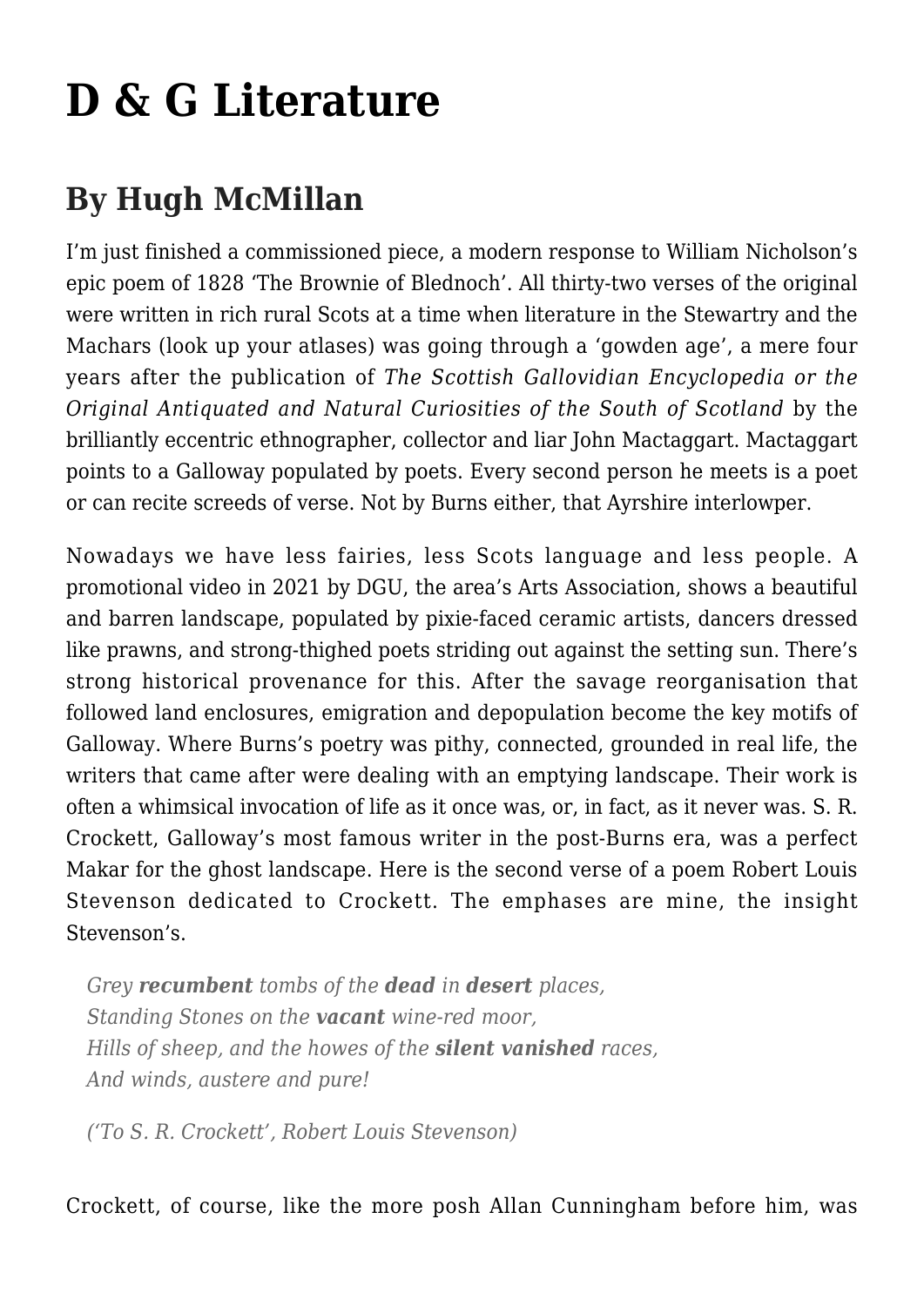supplying a demand from the urban bourgeoisie for whimsical rural tales or, in Cunningham's case, rediscovered (or reinvented) ballads.

The ongoing marketing of the area as a romantic wasteland fits nicely into the narrative of continued depopulation punctuated sporadically by boutique colonisation. Wigtown Book Town/Book Festival is a great example of this, though they have worked hugely hard there to encourage legacy literature, outreach and showcasing the linguistic history and diversity of the area. The film noted above would make me, if I were an artist elsewhere, pack my bags and set off to the fairyland of D and G with its glistening lochans but it wouldn't encourage anyone already living in Annan or Sanquhar or Lochside to think that engagement with literature or the arts was for them or fitted in any way the rhythms of their lives. Both the Stove, a wonderful artists' cooperative based in Dumfries, and the WBF are challenging the notion of literature as a bourgeois leisure pursuit and taking it to the schemes and the schools and the prisons. Their initiatives to encourage young writers – both my daughters have begun writing careers thanks to these schemes – are laudable but it's hard to shake the idea of the arts here still being seen as a luxury rather than necessity.

The disconnect between 'ordinary' people and literature is a relatively new one. There has always a strong tradition of the rural working class writing and celebrating poetry and many villages had their own bards. Both Nicholson and Mactaggart came from Borgue, a single tiny village close to Kirkcudbright. Of course, as in the rest of Scotland, poets here had to cope with the legacy of Burns, simultaneously an inspiration and a dead weight. In research into my own small village, Penpont, I turned up four pamphlets published since the war. Their subject matter is amusing anecdotes from the village shop, stories of local eccentrics, romantic pastiche poems about landscape, but also some interesting individual pieces commenting on current affairs. They were all by women. The mining communities of the mid and upper Nith valley spawned many poets, too. In spite of Thomas Carlyle telling Queen Victoria that the coastal road from Carsluith to Creetown was the most striking road in Britain, the real poetry highway in Dumfries and Galloway is the A76, from its terminus in the 'Sang Hoose o Scotland' in Dumfries, via Burns's farm at Ellisland to the other end in Kirkconnel where the railwayman poet Alexander Anderson was born in 1845. Anderson was a surfaceman who later became chief librarian at Edinburgh University. His poems, in Scots and English, are very individual reflections on the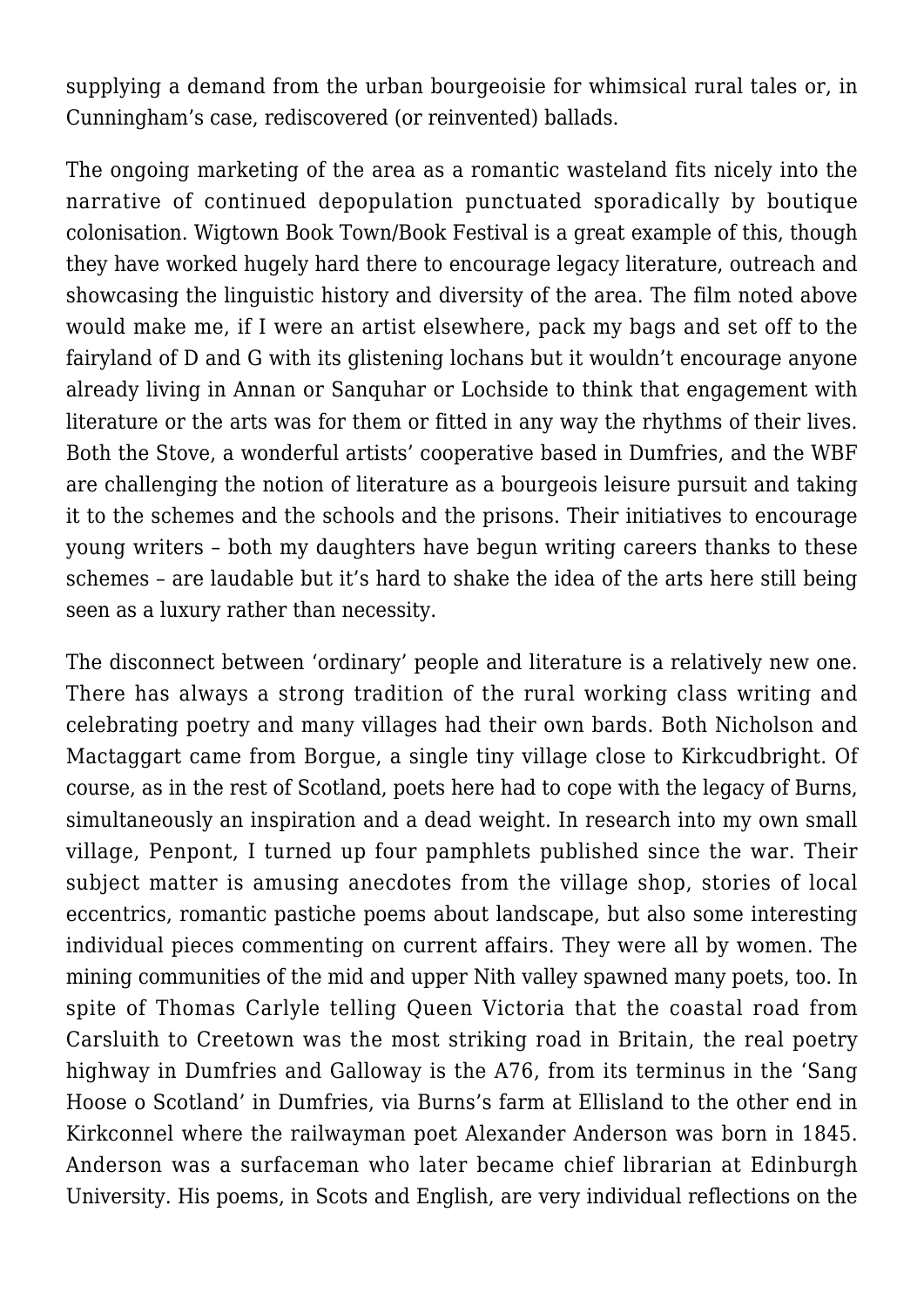## passage of time, on the dampening of the fire.

*Love, turn thy gentle feet away, How can I be thy lover? A low wind grieves among the leaves, And the time of the rose is over.*

*('The Time of the Rose is Over')*

Dumfries with its busy port was always the hub. Before Burns, Fergusson marched all the way here down the Mennock Pass (which intersects the present A76) to meet his mates in the Coach and Horses. Barrie was enthused by the bookshops as much as the enchanted gardens of the Nith. In the early twentieth century, periodicals like the *Gallovidian Annual*, edited from 1926–36 by the brilliant Dumfries-born poet Dorothy Paulin, gave local writers opportunities for their craft. After the war, the legacy of 'The Yellow Door' literary salon in English St spawned town writers like Kirkpatrick Dobie, Douglas Rome and George MacAdam and writers in the rural locale like Michael Crump. There were others beyond the town of course. To the west, in a one-man literary salon in Crossmichael, stewed the brilliant trilingual poet Willie Neill. To the east in Langholm, Christopher Murray Grieve couldn't wait to get away.

When I was a boy poet, poetry was a shameful and isolated practice pursued by eccentrics like Tom Pow who used to sweep about with his long hair and long coat making gnomic utterances while folk drew back, terrified, muttering 'that's Tom Pow THE POET'. Tom Pow, an international class writer, was part of a generation of writers from the area like Ron Butlin, Jim McGonigal and Alison Fell, all graduates of Dumfries Academy. Not born here like them, he has, unlike the rest, stayed. Most of the contemporary writers we have here are from ither airts but have made permanent homes here, folk like Des Dillon, Josie Neill, Liz Niven, Chrys Salt, Vivien Jones, JoAnne Mackay, Karen Campbell, Douglas Lipton, Margaret Elphinstone, Stuart Paterson. In the last thirty years, three wellreceived anthologies of work from regional writers have been published, edited by Dumfries-born story writer Pete Fortune, and another in Scots edited by Rab Wilson, all attempting to pose the question of whether there is such a thing as Dumfries and Galloway writing. The answer is probably not, although there are many pieces rooted in landscape and there are plenty of Dumfries and Galloway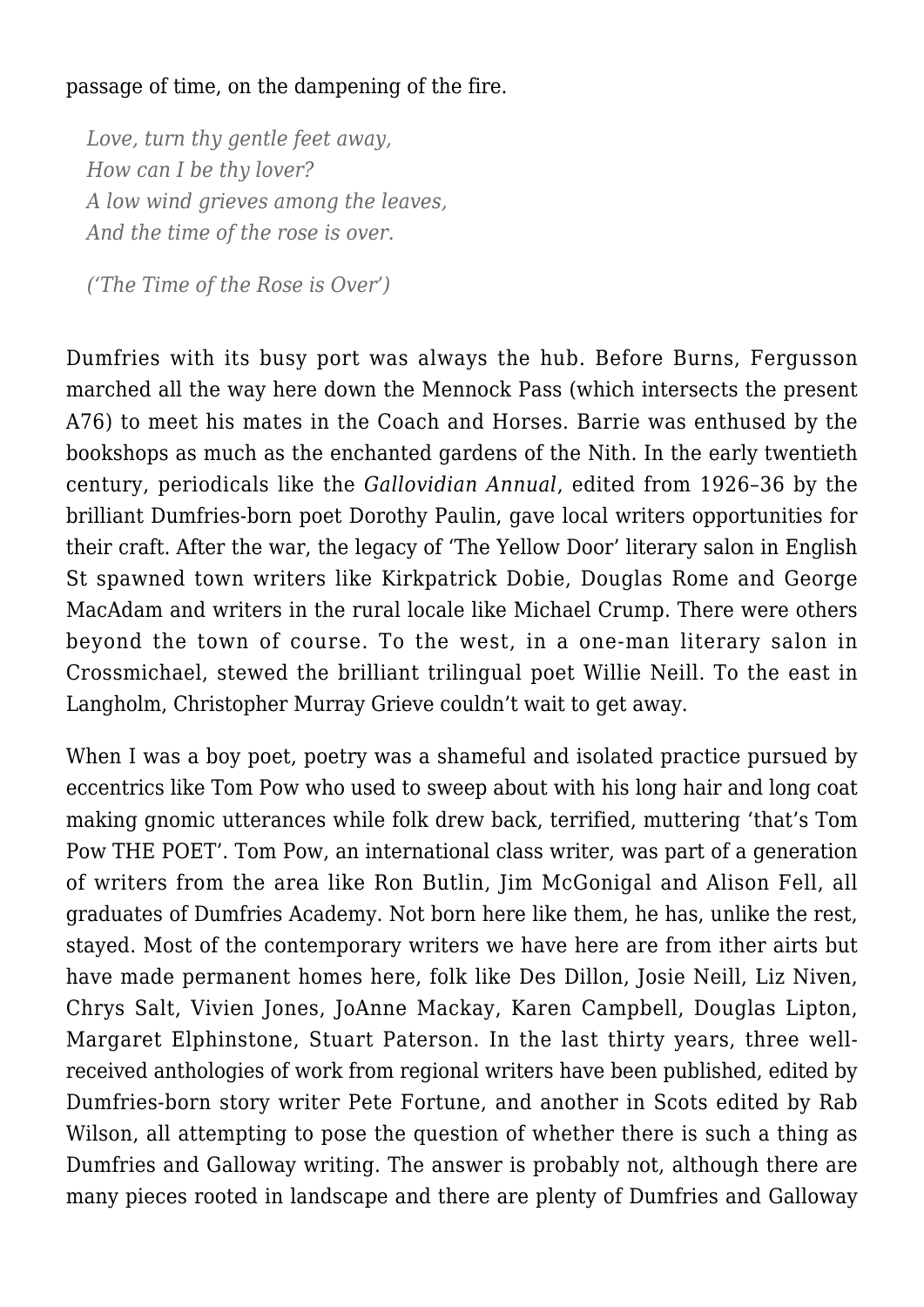writers, maybe as many as in Mactaggart's day, though far fewer native born. 2022 marks the centenary of the birth of Willie Neill, the 'godfather' of contemporary D and G writing, a poet whose reputation and legacy has probably suffered because he stayed down here rather than engaging in 'big city cantrips'. It's probable that the fuss made will be minimal, a fact that will confirm to us all down here that we're a much underrated and overlooked part of Scotland's literary world, even though Willie Neill was, predictably, from Ayrshire.I'm just finished a commissioned piece, a modern response to William Nicholson's epic poem of 1828 'The Brownie of Blednoch'. All thirty-two verses of the original were written in rich rural Scots at a time when literature in the Stewartry and the Machars (look up your atlases) was going through a 'gowden age', a mere four years after the publication of *The Scottish Gallovidian Encyclopedia or the Original Antiquated and Natural Curiosities of the South of Scotland* by the brilliantly eccentric ethnographer, collector and liar John Mactaggart. Mactaggart points to a Galloway populated by poets. Every second person he meets is a poet or can recite screeds of verse. Not by Burns either, that Ayrshire interlowper.

Nowadays we have less fairies, less Scots language and less people. A promotional video in 2021 by DGU, the area's Arts Association, shows a beautiful and barren landscape, populated by pixie-faced ceramic artists, dancers dressed like prawns, and strong-thighed poets striding out against the setting sun. There's strong historical provenance for this. After the savage reorganisation that followed land enclosures, emigration and depopulation become the key motifs of Galloway. Where Burns's poetry was pithy, connected, grounded in real life, the writers that came after were dealing with an emptying landscape. Their work is often a whimsical invocation of life as it once was, or, in fact, as it never was. S. R. Crockett, Galloway's most famous writer in the post-Burns era, was a perfect Makar for the ghost landscape. Here is the second verse of a poem Robert Louis Stevenson dedicated to Crockett. The emphases are mine, the insight Stevenson's.

*Grey recumbent tombs of the dead in desert places, Standing Stones on the vacant wine-red moor, Hills of sheep, and the howes of the silent vanished races, And winds, austere and pure!*

*('To S. R. Crockett', Robert Louis Stevenson)*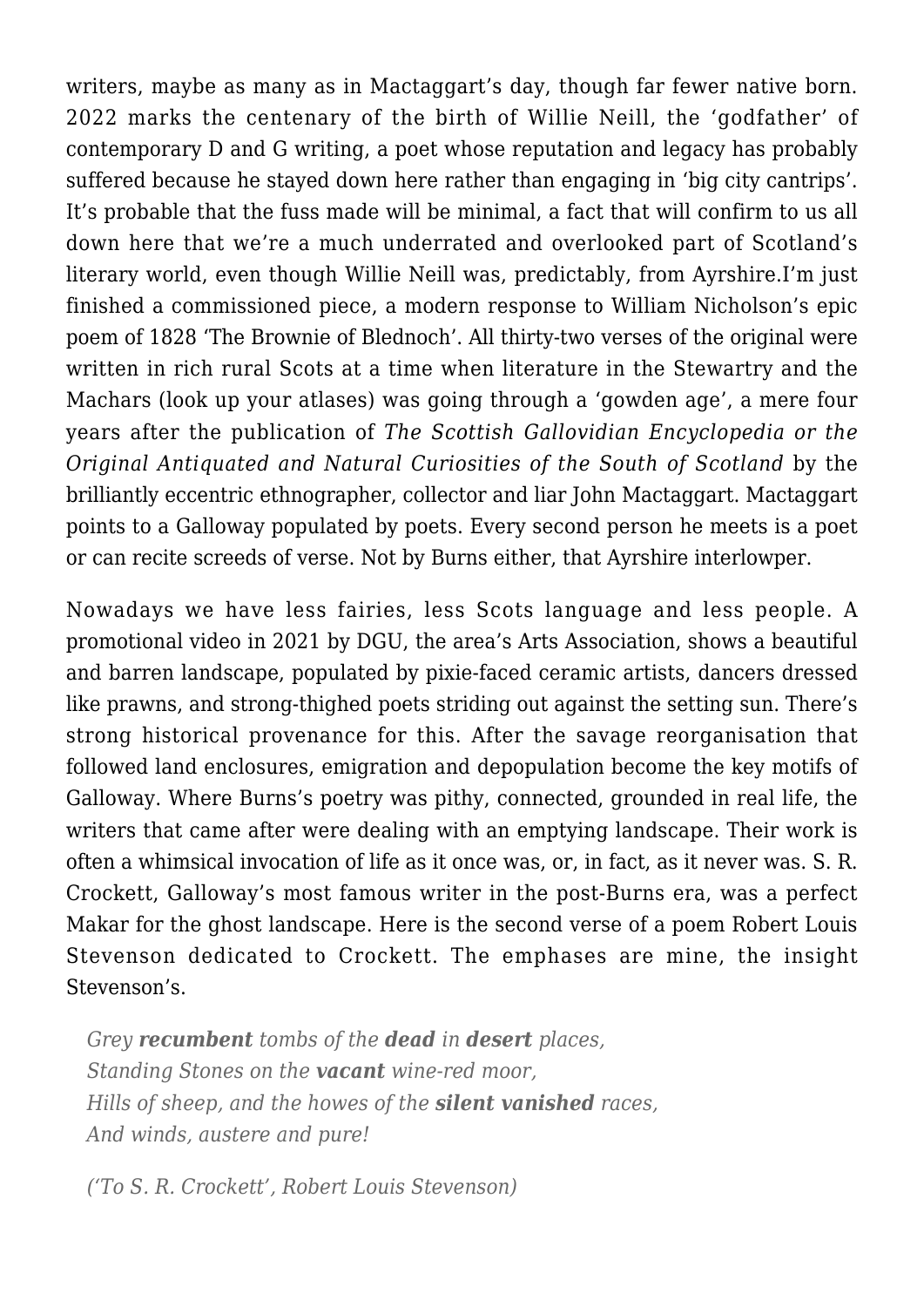Crockett, of course, like the more posh Allan Cunningham before him, was supplying a demand from the urban bourgeoisie for whimsical rural tales or, in Cunningham's case, rediscovered (or reinvented) ballads.

The ongoing marketing of the area as a romantic wasteland fits nicely into the narrative of continued depopulation punctuated sporadically by boutique colonisation. Wigtown Book Town/Book Festival is a great example of this, though they have worked hugely hard there to encourage legacy literature, outreach and showcasing the linguistic history and diversity of the area. The film noted above would make me, if I were an artist elsewhere, pack my bags and set off to the fairyland of D and G with its glistening lochans but it wouldn't encourage anyone already living in Annan or Sanquhar or Lochside to think that engagement with literature or the arts was for them or fitted in any way the rhythms of their lives. Both the Stove, a wonderful artists' cooperative based in Dumfries, and the WBF are challenging the notion of literature as a bourgeois leisure pursuit and taking it to the schemes and the schools and the prisons. Their initiatives to encourage young writers – both my daughters have begun writing careers thanks to these schemes – are laudable but it's hard to shake the idea of the arts here still being seen as a luxury rather than necessity.

The disconnect between 'ordinary' people and literature is a relatively new one. There has always a strong tradition of the rural working class writing and celebrating poetry and many villages had their own bards. Both Nicholson and Mactaggart came from Borgue, a single tiny village close to Kirkcudbright. Of course, as in the rest of Scotland, poets here had to cope with the legacy of Burns, simultaneously an inspiration and a dead weight. In research into my own small village, Penpont, I turned up four pamphlets published since the war. Their subject matter is amusing anecdotes from the village shop, stories of local eccentrics, romantic pastiche poems about landscape, but also some interesting individual pieces commenting on current affairs. They were all by women. The mining communities of the mid and upper Nith valley spawned many poets, too. In spite of Thomas Carlyle telling Queen Victoria that the coastal road from Carsluith to Creetown was the most striking road in Britain, the real poetry highway in Dumfries and Galloway is the A76, from its terminus in the 'Sang Hoose o Scotland' in Dumfries, via Burns's farm at Ellisland to the other end in Kirkconnel where the railwayman poet Alexander Anderson was born in 1845. Anderson was a surfaceman who later became chief librarian at Edinburgh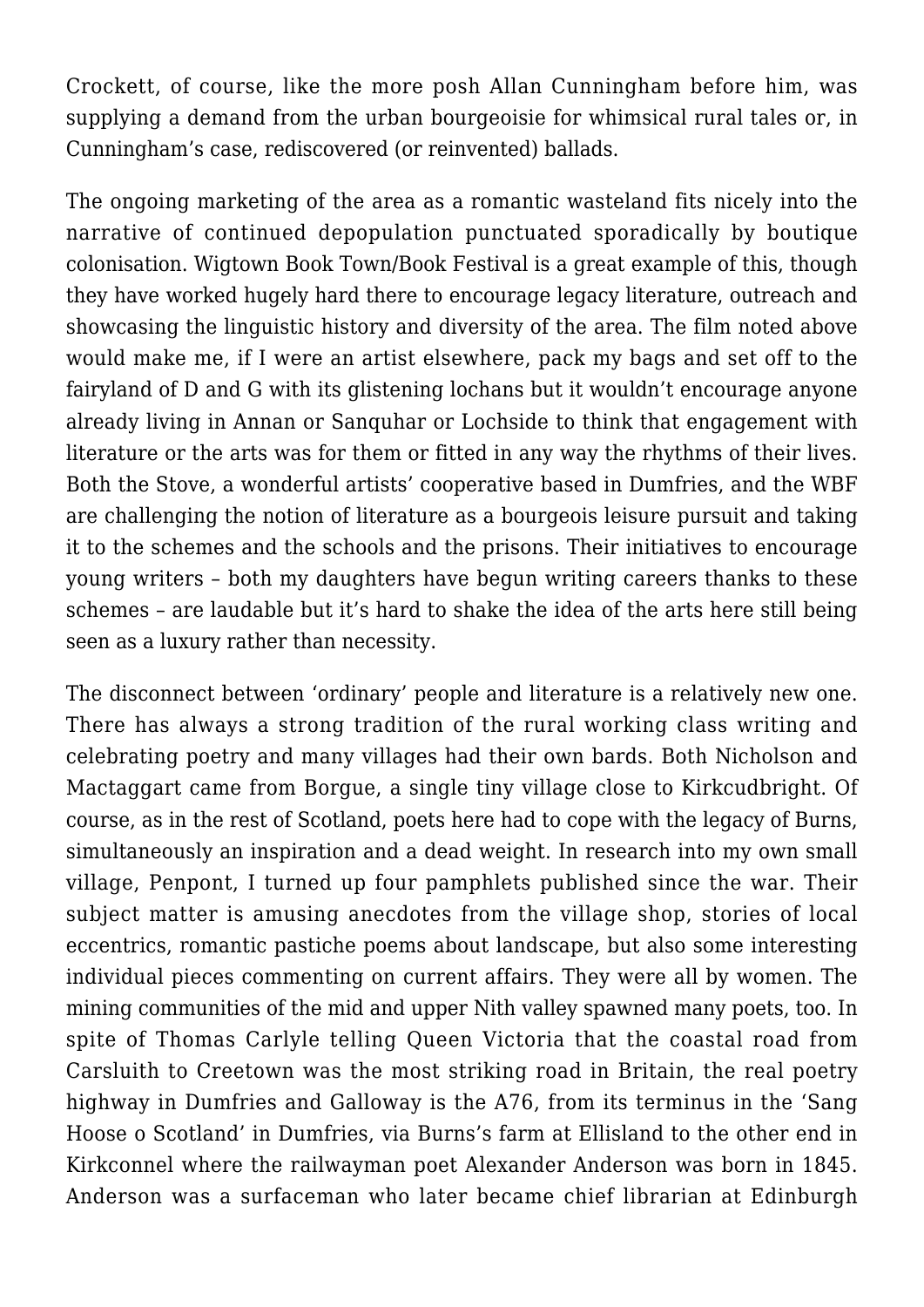University. His poems, in Scots and English, are very individual reflections on the passage of time, on the dampening of the fire.

*Love, turn thy gentle feet away, How can I be thy lover? A low wind grieves among the leaves, And the time of the rose is over.*

*('The Time of the Rose is Over')*

Dumfries with its busy port was always the hub. Before Burns, Fergusson marched all the way here down the Mennock Pass (which intersects the present A76) to meet his mates in the Coach and Horses. Barrie was enthused by the bookshops as much as the enchanted gardens of the Nith. In the early twentieth century, periodicals like the *Gallovidian Annual*, edited from 1926–36 by the brilliant Dumfries-born poet Dorothy Paulin, gave local writers opportunities for their craft. After the war, the legacy of 'The Yellow Door' literary salon in English St spawned town writers like Kirkpatrick Dobie, Douglas Rome and George MacAdam and writers in the rural locale like Michael Crump. There were others beyond the town of course. To the west, in a one-man literary salon in Crossmichael, stewed the brilliant trilingual poet Willie Neill. To the east in Langholm, Christopher Murray Grieve couldn't wait to get away.

When I was a boy poet, poetry was a shameful and isolated practice pursued by eccentrics like Tom Pow who used to sweep about with his long hair and long coat making gnomic utterances while folk drew back, terrified, muttering 'that's Tom Pow THE POET'. Tom Pow, an international class writer, was part of a generation of writers from the area like Ron Butlin, Jim McGonigal and Alison Fell, all graduates of Dumfries Academy. Not born here like them, he has, unlike the rest, stayed. Most of the contemporary writers we have here are from ither airts but have made permanent homes here, folk like Des Dillon, Josie Neill, Liz Niven, Chrys Salt, Vivien Jones, JoAnne Mackay, Karen Campbell, Douglas Lipton, Margaret Elphinstone, Stuart Paterson. In the last thirty years, three wellreceived anthologies of work from regional writers have been published, edited by Dumfries-born story writer Pete Fortune, and another in Scots edited by Rab Wilson, all attempting to pose the question of whether there is such a thing as Dumfries and Galloway writing. The answer is probably not, although there are